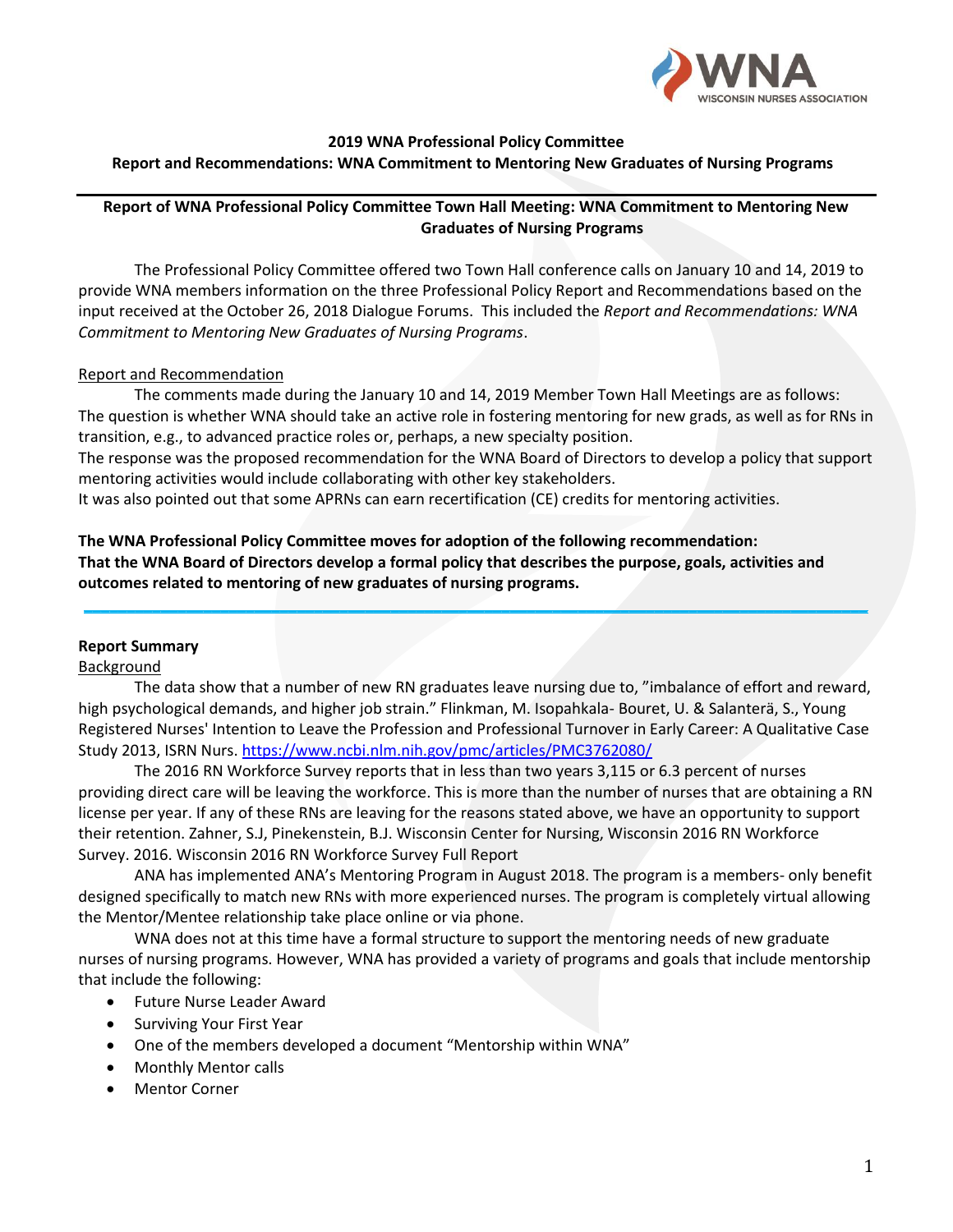The Board of Directors wanted to seek WNA members input on the current activities and products that are available to nursing students and recent graduating nurses. This includes the newly licensed RN or the RN who has graduated with an advanced degree.

The Board of Directors used the Dialogue Forum process for members to provide feedback and advice on WNA's commitment to mentorship for the future.

# **Report of the October 26, 2018 Dialogue Forum**

There were 85 participants that attended the October 26, 2018 WNA Dialogue Forum. Fifty-eight (58%) of the participants were undergraduate nursing students. The participants were provided an overview of the latest information regarding mentoring of new nurse graduates of nursing programs. Following the presentation the participants were asked that at each table to reviewed and discuss specific questions.

WNA does not at this time have a formal structure to support the mentoring needs of new graduate nurses of nursing programs. WNA has many programs and goals that include mentorship. Given the multiple demands on WNA:

- 1. Should a mentoring program exist within WNA?
- 2. Should this program be formalized?
- 3. How should it be structured?
- 4. What are the minimal services that should be included?

# *Question 1. Should WNA formalize a mentoring program? n=23 tables*

NO (43.5%)

- 1. WNA should serve as an advocate to encourage/influence mentor programs in the workplace.
- 2. WNA website should include mentoring tools and resources on how to implement a program.
- 3. WNA should support employers/organizations to create mentor programs.
- 4. WNA should serve as a backup to what is provided at places of employment.
- 5. Geographic and facility differences may not align in mentor programs.
- 6. WNA should form partnerships with schools/facilities to support programs.
- 7. WNA should support existing nurse mentorship programs. Provide a toolkit for employers to implement their own program.

YES (56.5 %)

- 1. WNA should facilitate mentor-mentee connection in geographic areas, especially rural areas.
- 2. WNA should offer someone to talk to not at the site of employment and broaden the scope of people with knowledge.
- 3. Nurses like to talk about their work and both parties can gain from the relationship.
- 4. WNA mentors would be unbiased and are strong, experienced nurses.
- 5. A formal mentor program would help to retain nurses.

## *Question 2. In which part of WNA's structure should a mentoring program be located? n=9*

- 1. WNA Workforce Advocacy Council (66.6%)
- 2. WNA TriCouncil (Practice, Education, Research council) (33.3%)
- 3. WNA Mutual Interest Group create mentorship interest group (33.3%)

# *Question 3. What should be offered to WNA members that are seeking mentor services? (select all that apply) n=66*

- 1. Workshop—Surviving Your First Year (SYFY)- partner with schools of nursing, consider cost of the workshop for attendees. (36.3%)
- 2. Future Nurse Leader Award not for just WNA members, but open participation. (25.8%)
- 3. Mentor-related article in each edition of The Wisconsin Nurse (21.2%)
- 4. Formalized mentor-mentee relationship (9.1%)
- 5. Monthly calls with mentors and mentees (6.1%)
- 6. Other: access to information from mutual interest group, duration > 12 months, annual meeting for awards and learning opportunities (1.5%)